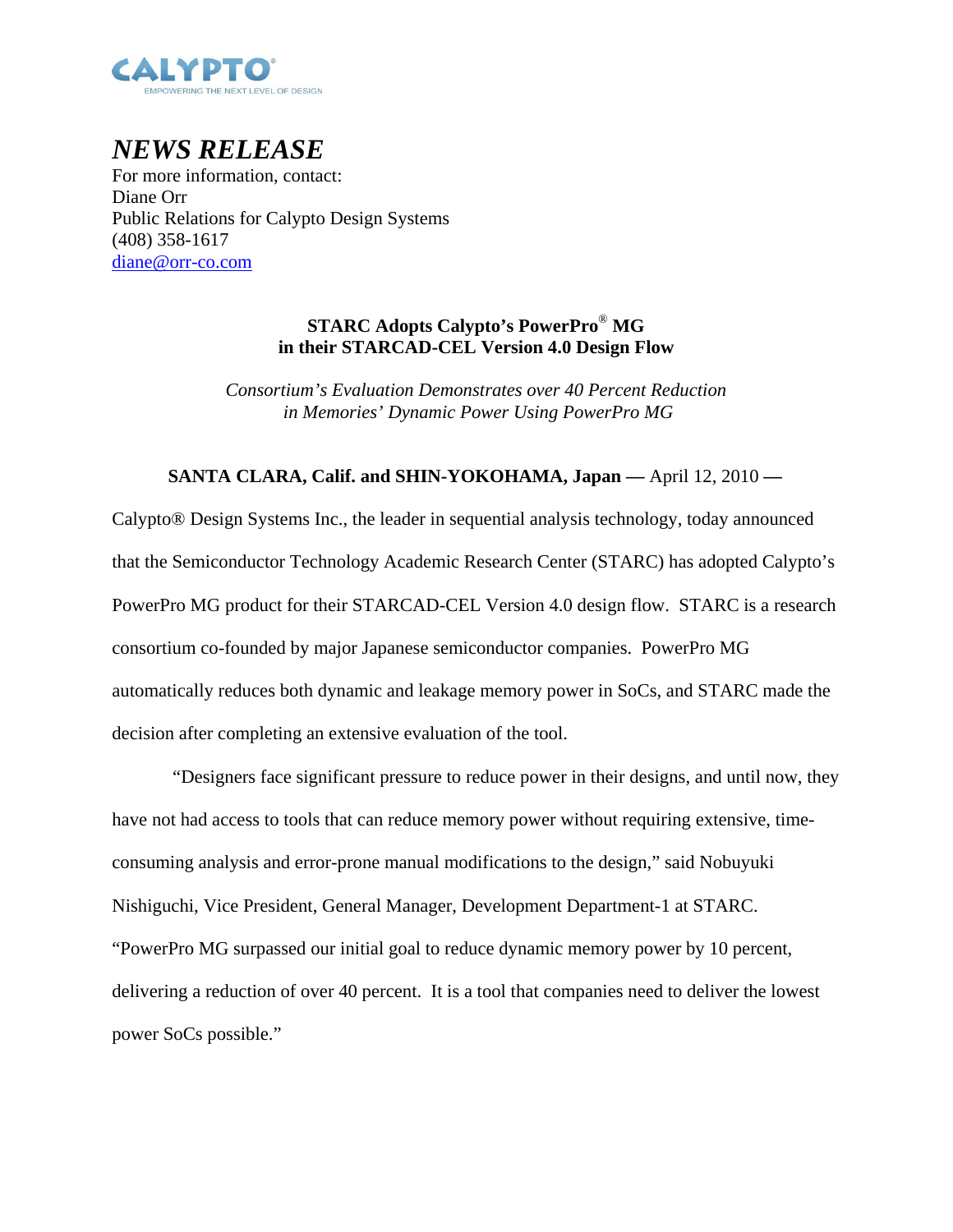

PowerPro MG also delivered over 60 percent memory leakage power reduction by using a low leakage power mode called light sleep, which is enabled using a single pin. In both cases, SLEC Pro was then used to verify comprehensive equivalence between the original RTL design and the PowerPro MG-optimized RTL design.

 "With memory power accounting for up to 70 percent of SoC power, PowerPro MG fills a critical gap in today's power optimization methodolgies for SoC design," says Eiki Suzuki, President of Calypto KK. "The STARC results demonstrate that PowerPro MG dramatically improves the ability of designers to create the most competitive, low-power devices possible."

#### **About PowerPro MG**

 Using Calypto's patented sequential analysis technology, PowerPro MG takes advantage of the low-power control options available in today's on-chip memories to reduce both dynamic and leakage memory power with little or no impact to timing or area. PowerPro MG reduces dynamic power by automatically generating logic to control the memory enable signal to eliminate unnecessary memory accesses. PowerPro MG reduces leakage power by automatically generating logic to control the sleep modes of individual embedded memories.

#### **About Calypto**

Founded in 2002, Calypto® Design Systems, Inc. empowers designers to create highquality, low-power electronic systems by providing best-in-class power optimization and functional verification software, based on its patented sequential analysis technology. Calypto, whose customers include Fortune 500 companies worldwide**,** is a member of the Cadence Connections Program, the IEEE-SA, Synopsys SystemVerilog Catalyst Program, the Mentor Graphics OpenDoor Program, Si2 and is an active participant in the Power Forward Initiative. Calypto has offices in Europe, India, Japan and North America. Corporate headquarters is